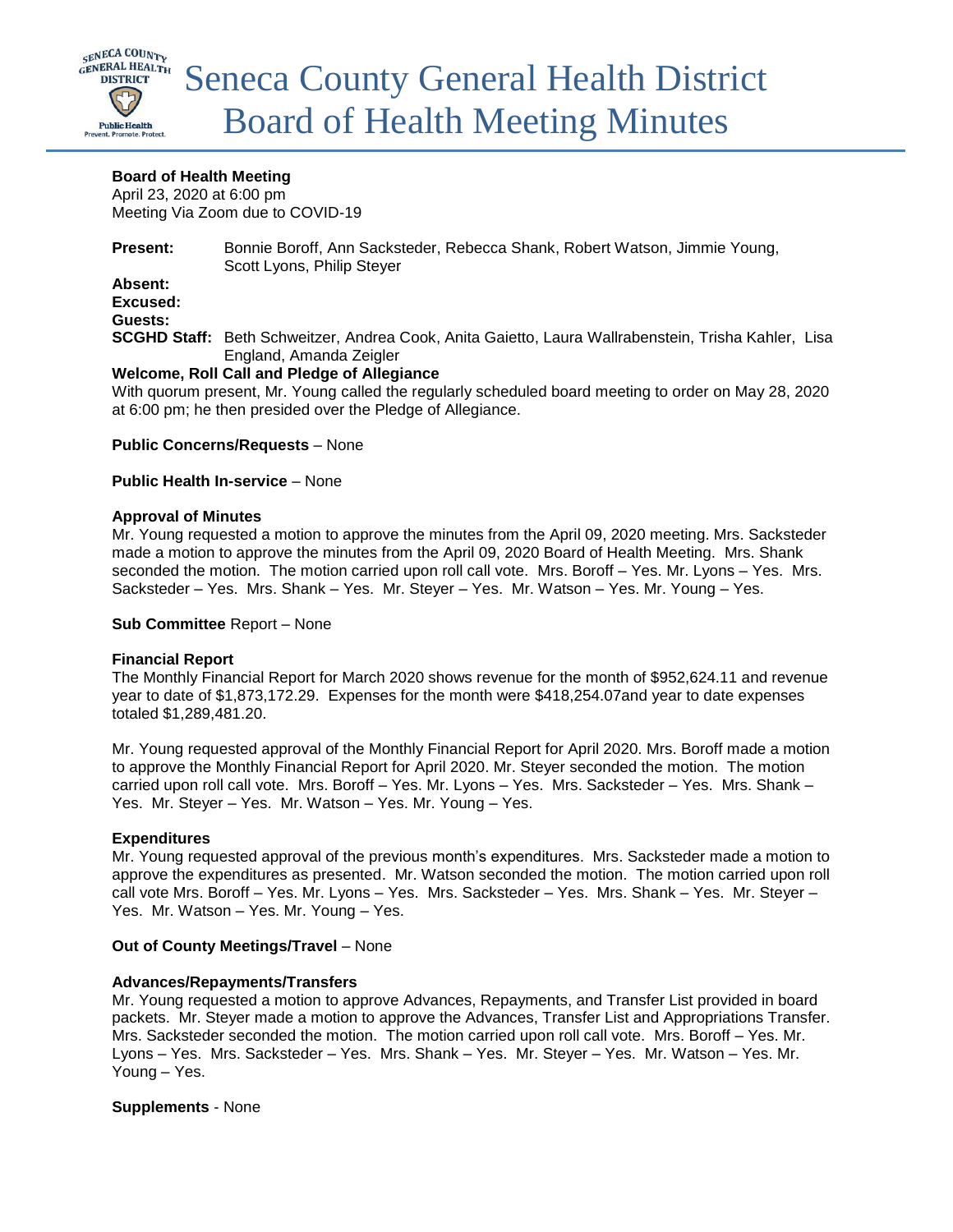# **Contracts**

Mr. Young requested a motion to approve contracts:

- a. Ohio Department of Health, Lead Poisoning Prevention Program, 04/01/2020-06/30/2020, not to exceed \$7,000.00. (payee)
- b. The Willows at Tiffin, Business Associate Agreement and Elder Justice Act and False Claims Act Acknowledgment (SCGHD performs food inspections a minimum of twice per year), 02/26/2020-indefinitely – no money
- c. **Rescind** Lind Media Company, for lead poisoning prevention billboard advertisements, 03/30/20-04/26/20, not to exceed \$1977.00 (payer)
- d. Lind Media Company, for lead poisoning prevention billboard advertisements, 05/25/20- 06/21/20, not to exceed \$1977.00 (payer)

Mrs. Shank made a motion to approve the contracts. Mr. Watson seconded the motion. The motion carried upon roll call vote Mrs. Boroff – Yes. Mr. Lyons – Yes. Mrs. Sacksteder – Yes. Mrs. Shank – Yes. Mr. Steyer – Yes. Mr. Watson – Yes. Mr. Young – Yes.

# **Resolutions**

Mr. Young requested a motion to approve resolutions:

- a. 2020.03 Reducing required work hours from 30 to 25 while still being eligible for Health Insurance during the COVID-19 emergency
- b. 2020.04 Reduction for salaried employees
- c. 2020.05 Resolution of mileage reimbursement

Mrs. Boroff would like to know if there was a time frame for the resolutions. Mrs. Schweitzer stated that there is not. The mileage comes from the state and the other two resolutions depend on how long the emergency last. Mr. Lyons would like to know if a time frame could be added and just renew them as needed. Mrs. Gaietto stated that we are in the same insurance consortium as the rest of the county, so we need to do what the rest of the county does.

Mrs. Sacksteder made a motion to approve the resolutions. Mrs. Boroff seconded the motion. The motion carried upon roll call vote Mrs. Boroff – Yes. Mr. Lyons – Yes. Mrs. Sacksteder – Yes. Mrs. Shank – Yes. Mr. Steyer – Yes. Mr. Watson – Yes. Mr. Young – Yes.

# **Division Reports**

# **WIC**

Mr. Young turned the floor over to the Director of the WIC Division, Trisha Kahler, RD LD. Mrs. Kahler reviewed her report included in board member's packet:

People: We will be assigned a new State consultant, as our current consultant will be taking on a new role in WIC and focusing on breastfeeding.

Service: WIC will continue to provide services for all participants, both current and new. All appointments are being conducted over the telephone to the extent possible and physical presence and participant signatures are waived for all categories of participants. The participant does have to come to the building or send a designee so that benefits can be loaded to the benefit card, and staff is explaining social distancing measures prior to them arriving.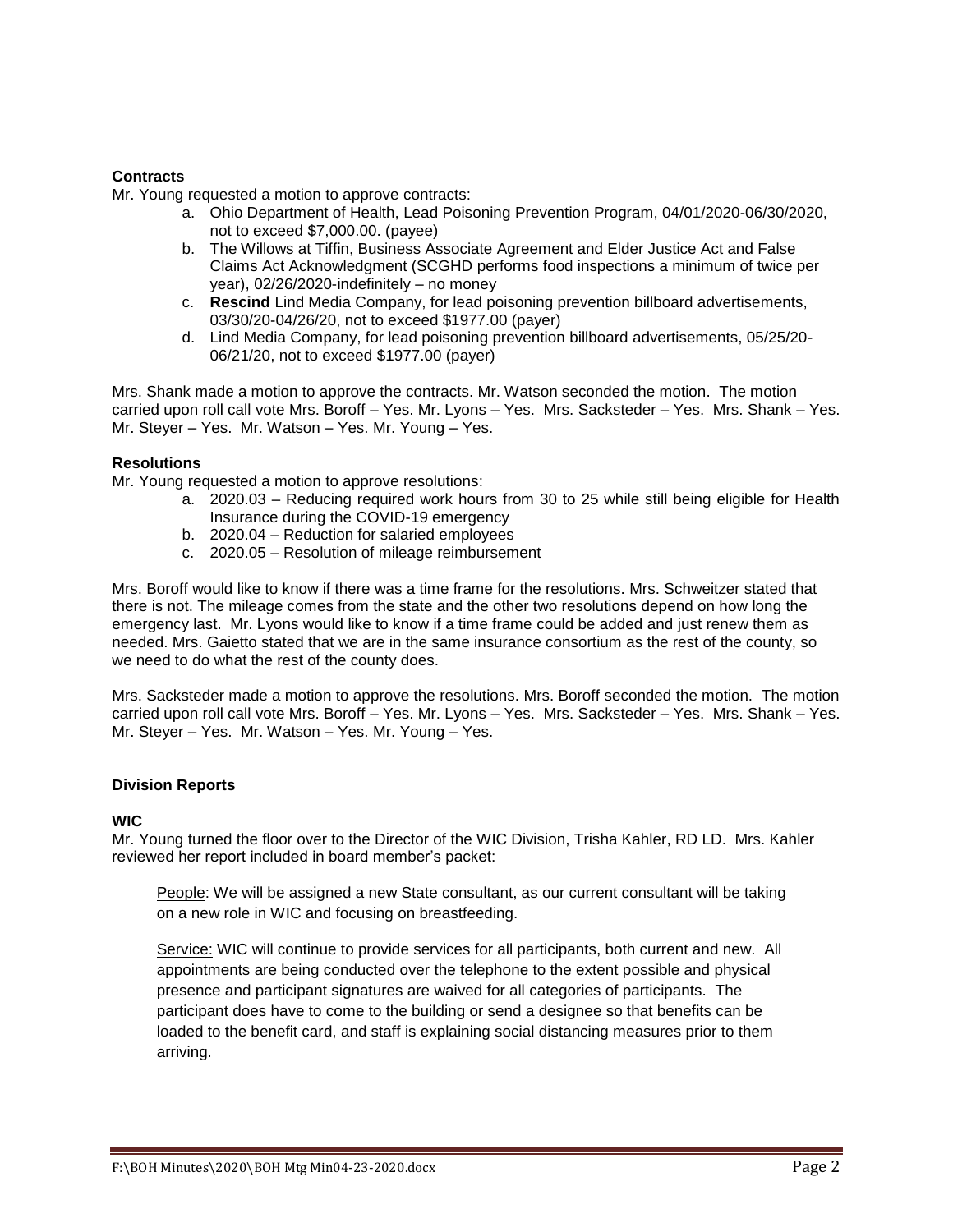There is increased flexibility in authorized food items. Whole grain items used to be authorized in a 16 oz. package size only. You may now purchase any oz. size up to the amount on you are allowed. This will be a permanent change to program services.

Temporary changes to help relieve shopping shortages at the stores, are purchasing any grade of eggs, purchasing two half gallons instead of one gallon of milk, and allowing 2% milk if 1% or skim is not available.

Peer helper services are being provided over the telephone and via Facebook as well.

Quality: In order to maintain program integrity, staff are still diligent in verifying program eligibility requirements are met and are providing as much nutritional guidance as able.

Future and upcoming State meetings and trainings are being rescheduled to be conducted via telephone conference and webinars.

Mrs. Kahler her department has added several new people to the WIC program who have never been on the program before. There is currently no waiting list if a person is eligible for WIC.

# **Nursing**

Mr. Young turned the floor over to the Director of Nursing, Andrea Cook, BSN RN. Ms. Cook reviewed her report included in board member's packet:

# **People:**

• I have received 24 applications for the full time RN position. Hiring has been put on hold. **Quality:** 

Always striving to provide exceptional service.

# **Service:**

- The Get Vaccinated Grant proposal deadline is now April 27<sup>th</sup>, 2020.
- April 23, 2020 we will provide immunization from 8-4, 18 appointments. We will have appointments scheduled 20 minutes apart, two nurses and two clerks working the clinic. The client will be told at the time of the reminder phone call to not come if sick, only one adult with the child and no other children. Adults scheduled for an immunization are to come alone. The doors will remain locked and a clerk will meet the client at the door and check temperatures with the non-contact infrared thermometer. At the registration window we have duct tape "x" to remind of the 6 feet physical distancing and we will have signs posted. After registration clients will be directed to a clinic room and forego the waiting room. Rooms will be wiped down after each client. Staff will wear their N95 masks with a surgical mask over.
- Coronavirus
	- a. The nursing division staff meets every day, usually at 9 am, to discuss updates and work load.
	- b. We currently have 11 positive CoVID 19 Seneca County residents.

Ms. Cook stated that they are aware of 154 people being tested. Mr. Lyons feels this fall the amount of regular flu shots the Health Department gives may greatly increase. He would like to know if they thought about ordering more vaccine. Ms. Cook answered that we have booked for our flu doses already. Ms.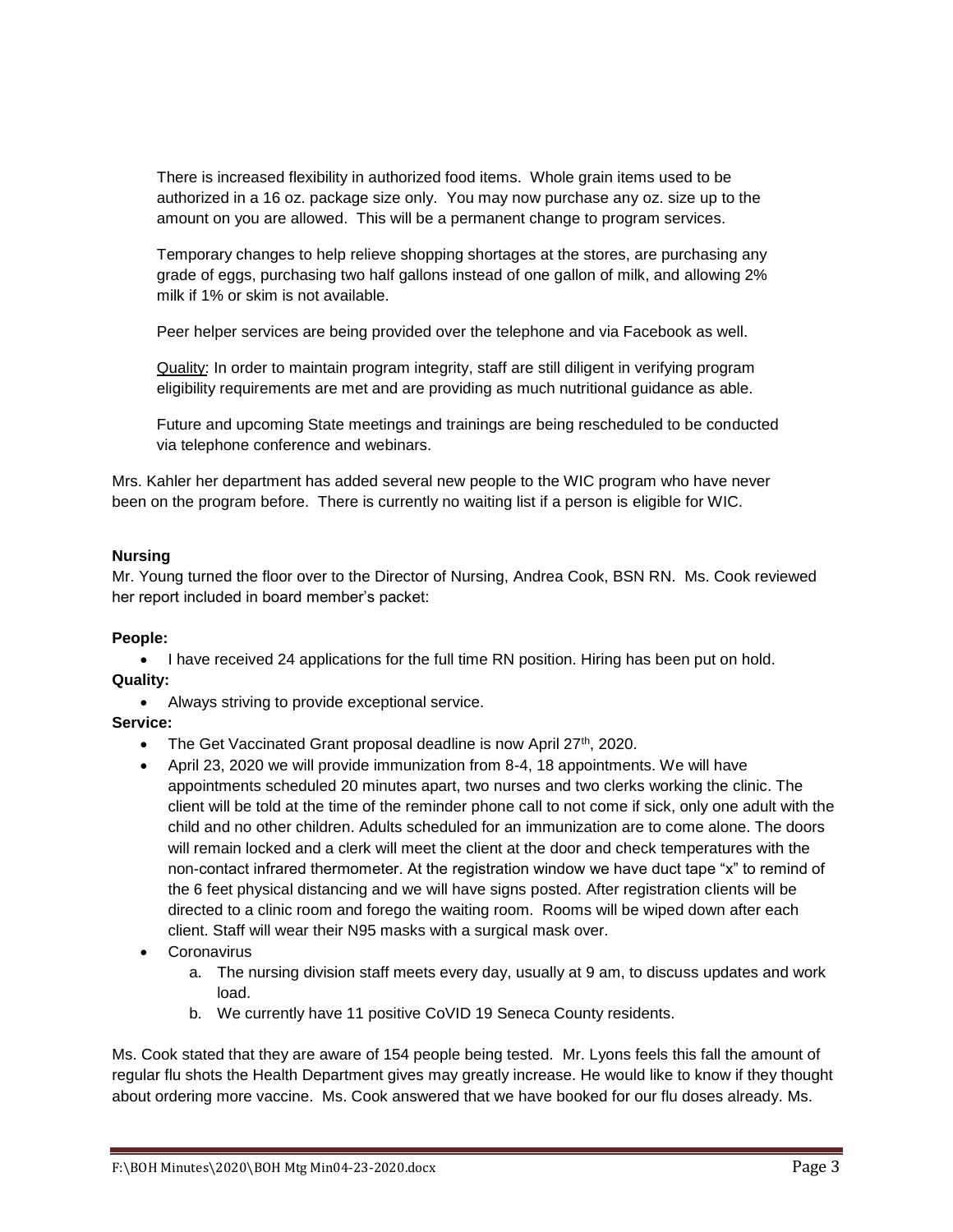Cook did order additional doses of the high dose flu vaccine. Ms. Cook said they would look into ordering more. Usually the Health Department gets the vaccine in October. Last season, when nursing ordered vaccine, they received it within a week.

### **Environmental Health**

Mr. Young turned the floor over to the Director of Environmental Health, Laura Wallrabenstein, MA RS. Mrs. Wallrabenstein reviewed her report included in board member's packet:

Mrs. Wallrabenstein is going to email next week the draft policy on SCGHD Policy and Guidelines for Sewer Connections to the board members. To be voted on next month.

Mrs. Wallrabenstein stated that Matt Beckman has been going to Sunny Farms Landfill frequently. Mr. Steyer commented how the rail car input has slowed dramatically. Mrs. Wallrabenstein confirmed that it had slowed due to Covid-19 shutting down businesses on the East Coast. Mr. Steyer wondered how many complaints the Environmental department is getting a week about Sunny Farms Landfill. Mrs. Wallrabenstein stated that we get 3 to 4 a week. Mrs. Wallrabenstein stated that the new flare is running and seems to be functioning properly. Mr. Steyer asked if the cell the landfill is using is nearing capacity. Mrs. Wallrabenstein was unsure. Mrs. Wallrabenstein stated that with the permit Sunny Farms has now they have more cells that are already approved.

Mr. Lyons wants to know if the Health Department is preparing to give any type of answer or refund to the swimming pools, restaurants and businesses that have paid for a permit but didn't get to open this year. Mrs. Wallrabenstein said that would be up to the Ohio Department of Health. For the pools and camps the, Health Department has been instructed to send the license as always with the bill. The facilities have been told there will be no late fees. A few have paid but most are waiting to see if they open this season.

#### **General Update:**

**People:** Due to a hiring freeze, I don't intend to replace Hunter in the near future. Matt is at the landfill at least two days a week and everything seems to be going smoothly.

**Growth:** Swimming pool and campground license renewals have been mailed, but no late fees will be applied as most are not paying yet – waiting to see what, if any season, they may have this year. Amanda is doing our contracted Mobile Home Park inspections. Certainly, we expect to be selling fewer temporary food licenses this year since there will likely be fewer, if any, large gatherings.

**Financial:** The number of railcars from the east coast coming to Sunny Farms has slowed dramatically due to the shutdown of everything. One day Matt was there and observed no rail cars at all

#### **Health Commissioner**

Mr. Young turned the floor over to the Health Commissioner, Beth Schweitzer, MPH.

#### **Service:**

Multiple conference calls with partners, ODH, Legal questions, Elected Officials Wednesday Podcasts WBVI radio 3 times a week

Addressing numerous phone calls and posting updates on Facebook and Website

# **People:**